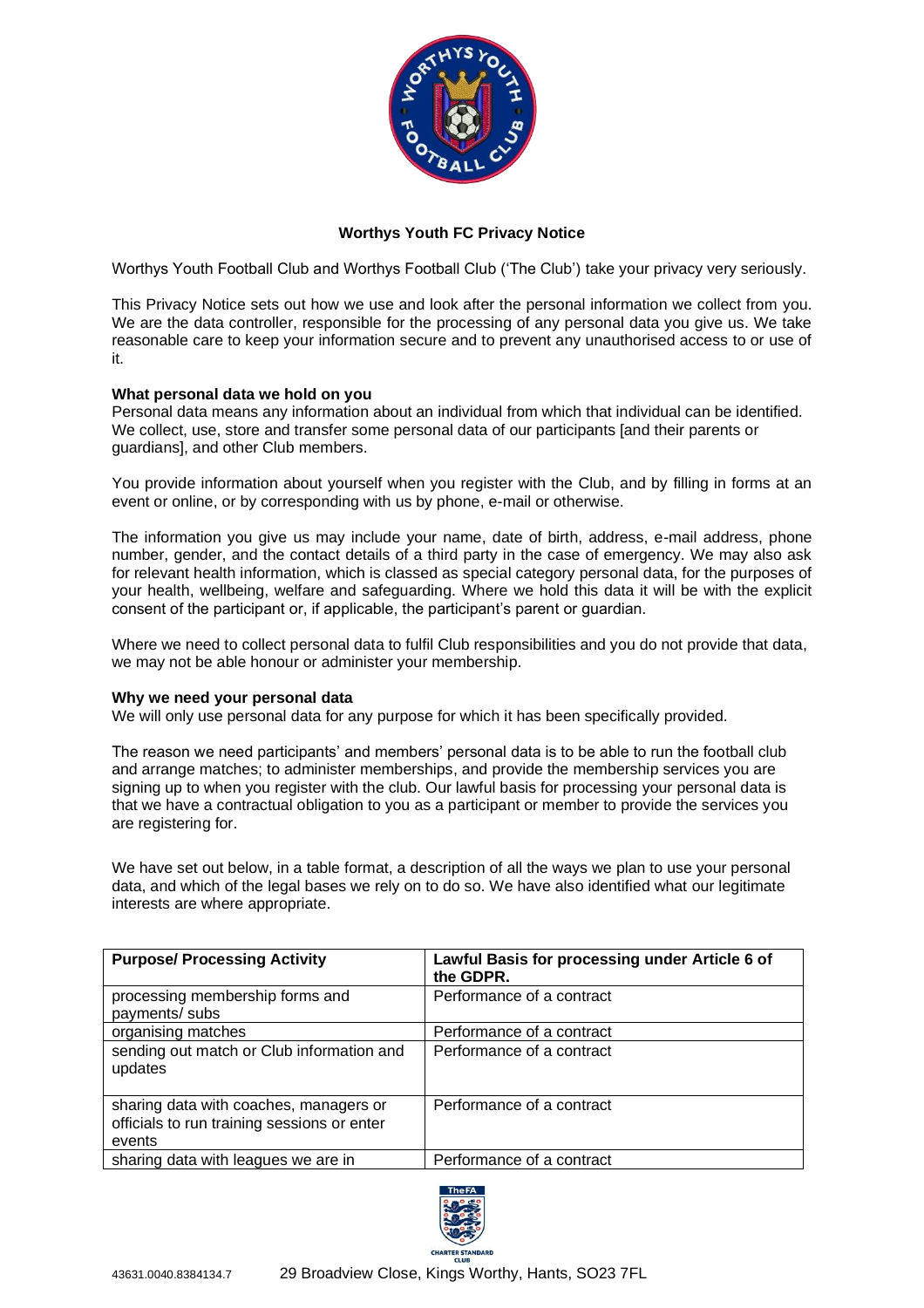

| membership of, county associations and<br>other competition providers for entry in<br>events                                                  |                                                                                                                                                                                                                                                            |
|-----------------------------------------------------------------------------------------------------------------------------------------------|------------------------------------------------------------------------------------------------------------------------------------------------------------------------------------------------------------------------------------------------------------|
| sharing data with committee members to<br>provide information about club activities,<br>membership renewals or invitation to social<br>events | The Club has a legitimate interest to maintain<br>member and participant correspondence for club<br>community purposes.                                                                                                                                    |
| sharing data with third party service or<br>facility providers                                                                                | The Club has a legitimate interest to run the<br>organisation efficiently and as it sees fit. Provision of<br>some third party services is for the benefit of the<br>Club, participants and its members.                                                   |
| sharing anonymised data with a funding<br>partner as condition of grant funding e.g.<br>Local Authority                                       | The Club has a legitimate interest to run the<br>organisation efficiently and as it sees fit. Application<br>for funding is a purpose that benefits the Club,<br>participants and its members.                                                             |
| publishing match and league results                                                                                                           | Consent. We will only publish your personal data in<br>a public domain, including images and names, if you<br>have given your consent for us to do so. In the case<br>of children under the age of 13 then only with written<br>consent of parent/guardian |
| sending out marketing information such as<br>newsletters and information about<br>promotions and offers from sponsors                         | Consent. We will only send you direct marketing if<br>you are an existing member, participant or other<br>associated individual and you have not previously<br>objected to this marketing, or, you have actively<br>provided your consent.                 |
| To ensure we understand possible health<br>risks                                                                                              | Consent. We will only process details on your<br>medical history with your consent.                                                                                                                                                                        |

## **Who we share your personal data with**

When you become a member of the Club, your information, if you are a coach or volunteer will be or if you are another participant may be (depending upon which league(s) your team plays in) entered onto the Whole Game System database, which is administered by the FA. We also pass your information to the County FA and to leagues to register participants and the team for matches, tournaments or other events, and for affiliation purposes.

We may share your personal data with selected third parties, suppliers and sub-contractors such as referees, coaches or match organisers. Third-party service providers will only process your personal data for specified purposes and in accordance with our instructions.

We may disclose your personal information to third parties to comply with a legal obligation; or to protect the rights, property, or safety of our participants, members or affiliates, or others.

The Club's data processing may require your personal data to be transferred outside of the UK. Where the Club does transfer your personal data overseas it is with the sufficient appropriate safeguards in place to ensure the security of that personal data.

## **Protection of your personal data**

We have put in place appropriate security measures to prevent your personal data from being accidentally lost, used or accessed in an unauthorised way, altered or disclosed.

**How long we hold your personal data**